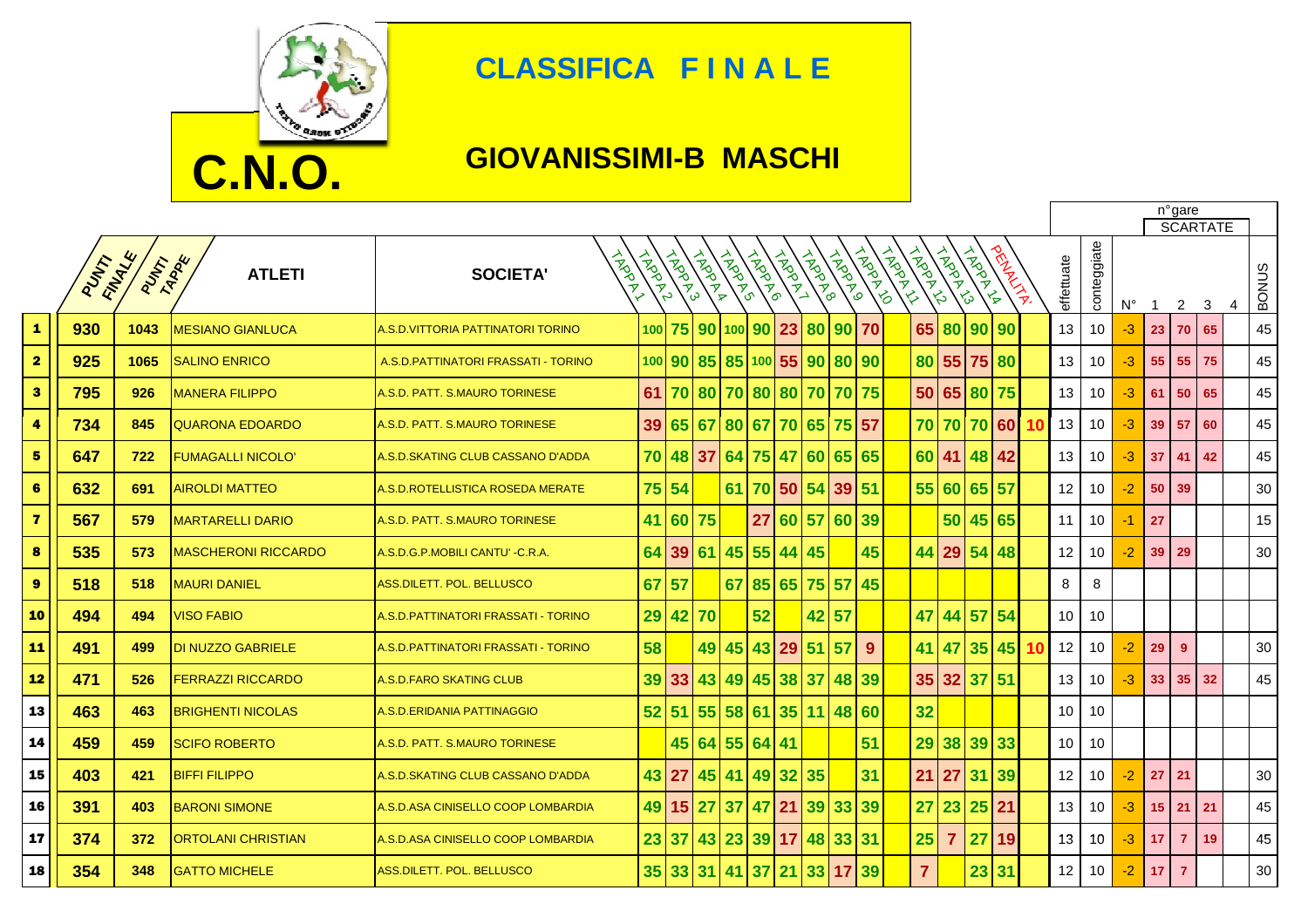| 19 | 298 | 290 | <b>FOSSATI LEONARDO</b>        | A.S.DILETT. PADERNESE                  |    |    | 31 35 31                   |                           |  |    | 37 13 27 17 17 |  | 21 17          | 9 35            | 12              | 10 <sup>1</sup> | $-2$ | 13             | 9           | 30 |
|----|-----|-----|--------------------------------|----------------------------------------|----|----|----------------------------|---------------------------|--|----|----------------|--|----------------|-----------------|-----------------|-----------------|------|----------------|-------------|----|
| 20 | 287 | 279 | <b>BALINI LUCA</b>             | ASS.DILETT. POL. BELLUSCO              |    |    | 21 11 37 27 31 13 21 27 23 |                           |  |    |                |  |                | 13 21 17 17     | 13              | 10 <sup>1</sup> | $-3$ |                | $11$ 13 13  | 45 |
| 21 | 282 | 282 | <b>ID'AGOSTINO LUDOVICO</b>    | ASS.SP.DILET.A.S.CO.SKATING CONCOREZZO |    | 17 |                            | 31 41 27 31 39 9          |  |    |                |  |                | 35 29 23        | 10 <sup>1</sup> | 10              |      |                |             |    |
| 22 | 230 | 230 | <b>MULE' MATTEO</b>            | A.S.D. C.U.S. TORINO                   |    |    |                            |                           |  |    | 25 23 27 17    |  |                | 25 25 51 37     | 8               | 8               |      |                |             |    |
| 23 | 224 | 212 | <b>ISPEDICATO RICCARDO</b>     | ASS.DILETT. POL. BELLUSCO              |    |    | 13 15 27                   |                           |  |    | 21 7 17 27 31  |  |                | 13 15 15 11     | 12              | 10 <sup>1</sup> | $-2$ |                | $7 \mid 11$ | 30 |
| 24 | 220 | 208 | <b>ISALA EDOARDO</b>           | ASS.DILETT. POL. BELLUSCO              |    |    | 17 17 25 27 19 7 15 17     |                           |  |    |                |  |                | 17 11 17 19     | 12              | 10 <sup>1</sup> | $-2$ | $\overline{7}$ | 111         | 30 |
| 25 | 211 | 205 | <b>COPPOLA EMILIANO</b>        | A.S.D. PATT. S.MAURO TORINESE          |    |    | 21 27 15                   |                           |  |    | 9 13 27 23     |  |                | 17 19 19 15     | 11              | 10 <sup>1</sup> | $-1$ | -9             |             | 15 |
| 26 | 171 | 171 | <b>IMONTI GIORGIO FABRIZIO</b> | <b>G.S.D.PATTINAGGIO CARONNO PERT.</b> |    |    |                            | 25 19 27 17 25            |  |    |                |  |                | 13 11 27        | 9               | 9               |      |                |             |    |
| 27 | 135 | 125 | <b>IVALAGUSSA JACOPO</b>       | A.S.D.ROTELLISTICA ROSEDA MERATE       | 21 |    |                            | $15$   15  5   9   11   5 |  |    |                |  |                | 7 7 13 17       | 11              | 10 <sup>1</sup> | $-1$ | -5             |             | 15 |
| 28 | 98  | 98  | <b>BIANCHESSI GABRIELE</b>     | A.S.D.POL.AIROLDI                      |    |    | 21                         | $17$ 7                    |  | 11 | $\overline{9}$ |  | 9 <sup>°</sup> | 13 <sub>l</sub> | 8               | 8               |      |                |             |    |



## **NON ENTRATI IN CASSIFICA FINALE**

|     |         | <b>County</b>            | EFFETTUATE MENO DI 8 TAPPE  non applicate regole parimerito CNO) |              |                 |                                                                                                                                                                                                                                                                                                                                                                                                                        |                 |         |    |          |      |                    |                                                        |                  |                         |                |                |             | n°gare          |              |
|-----|---------|--------------------------|------------------------------------------------------------------|--------------|-----------------|------------------------------------------------------------------------------------------------------------------------------------------------------------------------------------------------------------------------------------------------------------------------------------------------------------------------------------------------------------------------------------------------------------------------|-----------------|---------|----|----------|------|--------------------|--------------------------------------------------------|------------------|-------------------------|----------------|----------------|-------------|-----------------|--------------|
|     | PUTTARK | <b>ATLETI</b>            | <b>INST</b><br><b>SOCIETA'</b>                                   | Reperts<br>ァ |                 | $\begin{pmatrix} \frac{1}{2} & \frac{1}{2} & \frac{1}{2} & \frac{1}{2} & \frac{1}{2} \\ \frac{1}{2} & \frac{1}{2} & \frac{1}{2} & \frac{1}{2} & \frac{1}{2} \\ \frac{1}{2} & \frac{1}{2} & \frac{1}{2} & \frac{1}{2} & \frac{1}{2} \end{pmatrix} \begin{pmatrix} \frac{1}{2} & \frac{1}{2} & \frac{1}{2} & \frac{1}{2} \\ \frac{1}{2} & \frac{1}{2} & \frac{1}{2} & \frac{1}{2} \\ \frac{1}{2} & \frac{1}{2} & \frac{$ |                 |         |    |          | ROAD | る<br>$\rightarrow$ | <b>POLIT</b><br>$\frac{1}{3}$ $\frac{1}{3}$<br>$\zeta$ | <b>ADD</b><br>`స | <b>WALLAN</b><br>$\leq$ | effettuate     | nteggiate<br>g | $N^{\circ}$ | <b>SCARTATE</b> | <b>BONUS</b> |
| 9 l | 505     | <b>TURETTA GIOVANNI</b>  | A.S.D. ROLLER CLUB LENDINARA                                     | 85 I         |                 | 80 100 90                                                                                                                                                                                                                                                                                                                                                                                                              |                 |         |    |          | 80   |                    |                                                        |                  | 70                      | 6              | 6              |             |                 |              |
| 0 I | 242     | SINIGAGLIA STEFANO       | A.S.D.PATTINATORI FRASSATI - TORINO                              | 23           | 33 <sup>1</sup> | $\overline{47}$                                                                                                                                                                                                                                                                                                                                                                                                        |                 | 29      |    | 48       |      |                    |                                                        | 33 <sup>1</sup>  | 29                      | $\overline{7}$ | $\overline{7}$ |             |                 |              |
|     | 240     | <b>MUSSO FIORENZO</b>    | A.S.D.H.P. SAVONA IN LINE                                        | 47           |                 |                                                                                                                                                                                                                                                                                                                                                                                                                        | 75 <sub>1</sub> | 58      |    |          |      |                    |                                                        | 60               |                         | 4              | 4              |             |                 |              |
|     | 197     | <b>PINTUS ALESSIO</b>    | A.S.D.H.P. SAVONA IN LINE                                        | 27           |                 |                                                                                                                                                                                                                                                                                                                                                                                                                        | 31              | 29      |    |          | 57   |                    | -9                                                     | 19 <sup>1</sup>  | 25                      | $\overline{7}$ | 7              |             |                 |              |
| 3   | 149     | <b>CAPELLI RICCARDO</b>  | A.S.D.ASA CINISELLO COOP LOMBARDIA                               |              | 27              | 43                                                                                                                                                                                                                                                                                                                                                                                                                     | 37              | 9       |    | 33       |      |                    |                                                        |                  |                         | 5              | 5              |             |                 |              |
|     | 122     | <b>TUZZA MATTIA</b>      | A.S.D.ANPI POLISPORTIVA PATTINAGGIO                              |              |                 | 31                                                                                                                                                                                                                                                                                                                                                                                                                     | 23              |         |    | 13 27 17 |      |                    |                                                        |                  | 11                      | 6              | 6              |             |                 |              |
| 5   | 118     | <b>PEVERATA SIMONE</b>   | A.S.D. SKATING CLUB CASSANO D'ADDA                               | 80           |                 |                                                                                                                                                                                                                                                                                                                                                                                                                        |                 |         |    |          |      |                    | 38                                                     |                  |                         | $\overline{2}$ | $\overline{2}$ |             |                 |              |
| 6   | 108     | <b>ERMELLINO DANIELE</b> | A.S.D.H.P. SAVONA IN LINE                                        |              |                 |                                                                                                                                                                                                                                                                                                                                                                                                                        |                 | $27$ 31 | 29 |          |      |                    |                                                        | 21               |                         | $\overline{4}$ | 4              |             |                 |              |
|     | 104     | DI COSTANZO NICOLO'      | A.S.D. SKATING CLUB UBOLDO                                       |              | 27              | 23                                                                                                                                                                                                                                                                                                                                                                                                                     |                 |         |    | 39       |      |                    |                                                        |                  | 15 <sub>1</sub>         | 4              | 4              |             |                 |              |
|     | 98      | <b>MONTI DANIELE</b>     | POL.VEROL. A.S.D.SKATING VEROLA                                  | 29           |                 |                                                                                                                                                                                                                                                                                                                                                                                                                        | 27 <sub>2</sub> | 25      |    |          | 17   |                    |                                                        |                  |                         | 4              | 4              |             |                 |              |

29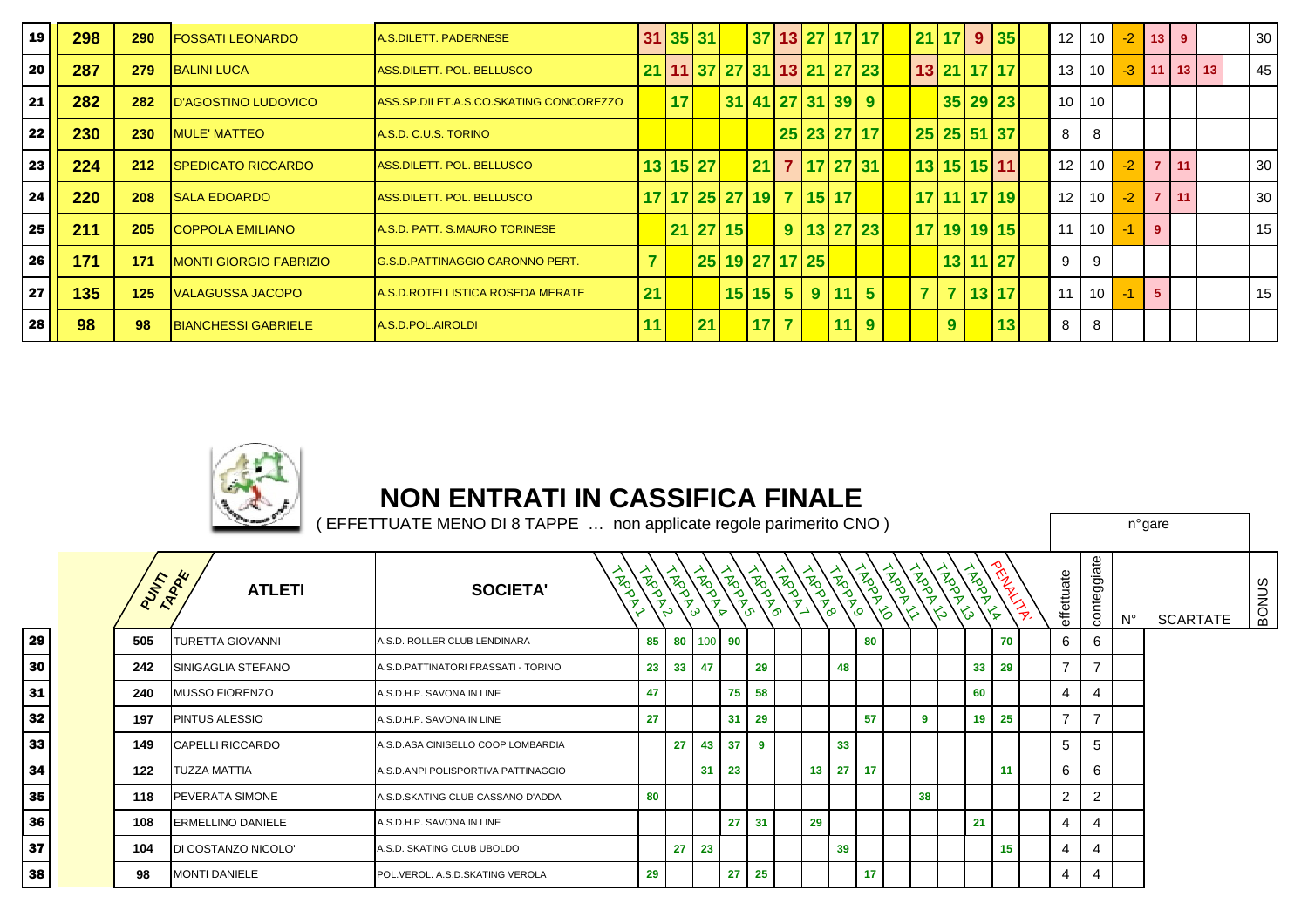| 39 | 94 | SACCOMANDI RICCARDO        | POL.VEROL. A.S.D.SKATING VEROLA        | 29              |    |    | 29             | 13             |                |                |    | 23               |                |                |    |                | 4              | 4                |  |
|----|----|----------------------------|----------------------------------------|-----------------|----|----|----------------|----------------|----------------|----------------|----|------------------|----------------|----------------|----|----------------|----------------|------------------|--|
| 40 | 87 | COLOMBO RICCARDO           | ASS.SP.DILET.A.S.CO.SKATING CONCOREZZO | 17 <sub>2</sub> | 11 | 19 |                | 17             | 5              | 9              |    |                  |                | 9              |    |                | $\overline{7}$ | $\overline{7}$   |  |
| 41 | 85 | <b>SCHENONE GIAN MARCO</b> | SKATING CLUB GIUSSANO A.S.D.           | $\overline{7}$  | 17 | 19 |                | 13             | $\overline{9}$ |                |    |                  |                | $\overline{7}$ |    | 13             | $\overline{7}$ | $\overline{7}$   |  |
| 42 | 81 | CROSA ALESSANDRO           | A.S.D.H.P. SAVONA IN LINE              | $\overline{7}$  |    |    | 29             | 21             |                | 11             |    |                  |                |                | 13 |                | 5              | 5                |  |
| 43 | 80 | <b>ARNESE LORENZO</b>      | SKATING RHO ARKEMA A.S.D.              |                 |    | 15 | 11             | 9              |                | $\overline{7}$ | 27 |                  |                |                |    | 11             | 6              | 6                |  |
| 44 | 80 | <b>MAZZALI CLAUDIO</b>     | A.S.D. ROLLER CLUB LENDINARA           | 31              |    |    | 49             |                |                |                |    |                  |                |                |    |                | $\sqrt{2}$     | $\boldsymbol{2}$ |  |
| 45 | 79 | COLOMBO OLIOTTI LORENZO    | ASS.SP.DILET.A.S.CO.SKATING CONCOREZZO | $\overline{7}$  | 21 |    | 19             |                |                | 15             |    | 17               |                |                |    |                | 5              | 5                |  |
| 46 | 77 | PRISTERA RICCARDO          | A.S.D.PATTINATORI FRASSATI - TORINO    |                 | 9  |    |                | 11             |                | 5              | 17 | 17               | $\overline{7}$ |                | 11 |                | $\overline{7}$ | $\overline{7}$   |  |
| 47 | 76 | <b>MAMMOLI LUCA</b>        | SKATING RHO ARKEMA A.S.D.              |                 |    | 15 | 15             |                |                | 5              | 17 | 17               |                |                |    | $\overline{7}$ | 6              | 6                |  |
| 48 | 71 | GIOLA JACOPO               | A.S.D.ANPI POLISPORTIVA PATTINAGGIO    | 11              |    | 37 |                | 23             |                |                |    |                  |                |                |    |                | 3              | 3                |  |
| 49 | 67 | <b>BELLI LUCA</b>          | A.S.D. SKATING CLUB UBOLDO             |                 | 9  | 11 | 11             | 11             |                | 5              | 11 | 9                |                |                |    |                | $\overline{7}$ | $\overline{7}$   |  |
| 50 | 65 | MISSAGLIA LUCA             | SKATING RHO ARKEMA A.S.D.              |                 |    |    | 19             | 23             |                |                |    | 23               |                |                |    |                | 3              | 3                |  |
| 51 | 61 | SOZZI TIZIANO              | A.S.D.POL.AIROLDI                      |                 |    |    | 11             |                | $\overline{7}$ |                | 17 | 17               |                |                |    | 9              | 5              | 5                |  |
| 52 | 61 | <b>CARZANIGA JARY</b>      | A.S.D.G.P.MOBILI CANTU' -C.R.A.        |                 | 15 | 21 |                | 25             |                |                |    |                  |                |                |    |                | 3              | 3                |  |
| 53 | 59 | <b>MORETTI MATTEO</b>      | POL.VEROL. A.S.D.SKATING VEROLA        | $\overline{7}$  |    |    | 52             |                |                |                |    |                  |                |                |    |                | $\sqrt{2}$     | $\overline{2}$   |  |
| 54 | 58 | <b>MARIANI FABRIZIO</b>    | A.S.D.POL.SAFATLETICA                  |                 |    | 58 |                |                |                |                |    |                  |                |                |    |                | $\mathbf 1$    | 1                |  |
| 55 | 55 | <b>CARRIERO FEDERICO</b>   | A.S.D.POL.AIROLDI                      |                 |    | 15 | 11             | 15             |                |                |    | 9                |                | 5              |    |                | 5              | 5                |  |
| 56 | 55 | <b>ARZENTON GIOVANNI</b>   | A.S.D.SKATING CLUB ROVIGO              | 55              |    |    |                |                |                |                |    |                  |                |                |    |                | $\mathbf 1$    | 1                |  |
| 57 | 52 | PEDOTE MARCO               | A.S.D. SKATING CLUB UBOLDO             |                 |    | 52 |                |                |                |                |    |                  |                |                |    |                | $\mathbf 1$    | 1                |  |
| 58 | 51 | MESSA SAMUELE              | SKATING RHO ARKEMA A.S.D.              |                 |    | 19 | $\overline{7}$ | $\overline{7}$ |                |                |    | 9                |                |                |    | 9              | 5              | 5                |  |
| 59 | 46 | LAONIGRO LORENZO           | A.S.DIL.GRUPPO PATTINATORI SAVONESI    | 15              |    |    |                |                |                |                |    | 31               |                |                |    |                | $\overline{c}$ | $\overline{c}$   |  |
| 60 | 45 | <b>BARISON RICCARDO</b>    | A.S.D.H. PATTINAGGIO NOALE             | 45              |    |    |                |                |                |                |    |                  |                |                |    |                | $\mathbf{1}$   | 1                |  |
| 61 | 43 | PASQUINO ALESSIO           | A.S.D.RIVOLI ROLLER TIME               |                 |    |    |                |                |                | 19             |    | $\boldsymbol{9}$ |                |                | 15 |                | 3              | 3                |  |
| 62 | 42 | <b>CADDEO FILIPPO</b>      | A.S.D.H.P. SAVONA IN LINE              |                 |    |    | 23             | 19             |                |                |    |                  |                |                |    |                | $\sqrt{2}$     | $\sqrt{2}$       |  |
| 63 | 42 | <b>VILLA FEDERICO</b>      | G.S.D.PATTINAGGIO CARONNO PERT.        |                 | 21 | 21 |                |                |                |                |    |                  |                |                |    |                | $\overline{c}$ | $\overline{c}$   |  |
| 64 | 42 | <b>ISCI ALESSANDRO</b>     | A.S.D. ROLLER CARBONIA                 |                 |    |    |                |                |                |                |    |                  |                |                | 42 |                | $\mathbf 1$    | 1                |  |
| 65 | 38 | VERGA SERGIO               | ASS.DILETT. POL. BELLUSCO              | 21              |    |    |                |                |                | 17             |    |                  |                |                |    |                | $\sqrt{2}$     | $\boldsymbol{2}$ |  |
| 66 | 34 | PALOPILI ALESSANDRO        | ASS.DILETT. POL. BELLUSCO              | 15              |    |    |                |                |                | 19             |    |                  |                |                |    |                | $\sqrt{2}$     | $\overline{2}$   |  |
| 67 | 31 | PILIA LORENZO              | A.S.D. SKATING CLUB UBOLDO             |                 | 9  | 11 |                |                |                |                | 11 |                  |                |                |    |                | 3              | 3                |  |
| 68 | 25 | FONTANA LUCA               | A.S.D.FORLI' ROLLER                    | 25              |    |    |                |                |                |                |    |                  |                |                |    |                | $\mathbf{1}$   | 1                |  |
| 69 | 25 | <b>SULEYMANOVIC ERMIN</b>  | A.S.D.H.P. SAVONA IN LINE              | 25              |    |    |                |                |                |                |    |                  |                |                |    |                | $\mathbf{1}$   | 1                |  |
| 70 | 23 | <b>MARTINI SIMONE</b>      | A.S.D.BRIXIA PATT.GIO SKATING CLUB     |                 |    |    | 23             |                |                |                |    |                  |                |                |    |                | $\mathbf{1}$   | 1                |  |
| 71 | 22 | <b>GUGLIELMI GABRIELE</b>  | SKATING RHO ARKEMA A.S.D.              |                 |    |    | 15             |                |                | $\mathbf{7}$   |    |                  |                |                |    |                | $\overline{c}$ | $\boldsymbol{2}$ |  |